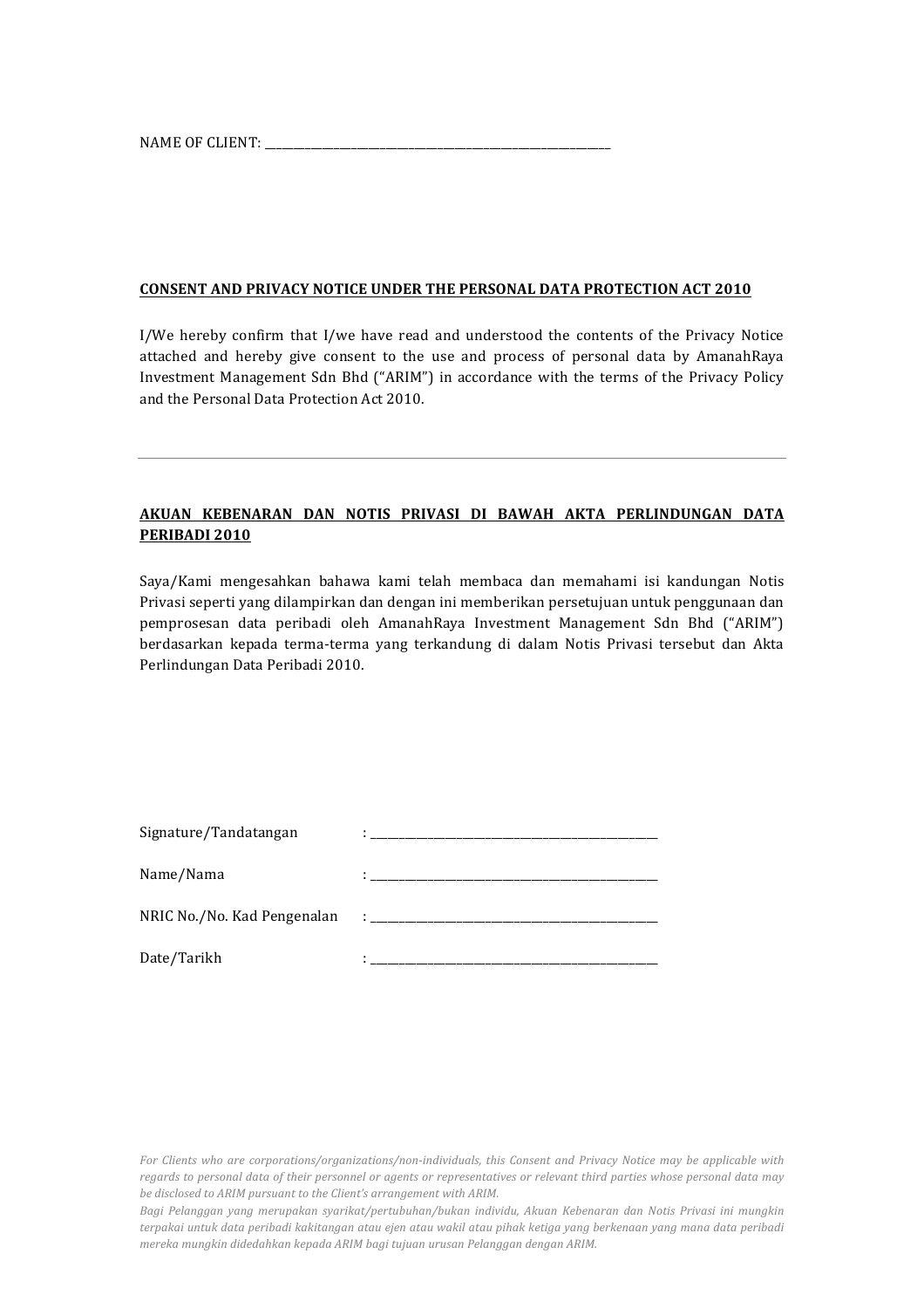# **PRIVACY NOTICE**

AmanahRaya Investment Management Sdn Bhd ("ARIM") respects and views your Personal Data and privacy seriously. This Privacy Notice sets out how ARIM collects, stores and handles Personal Data and information ("Personal Data") in accordance with the requirements of the Personal Data Protection Act 2010 ("PDPA"). Personal Data refers to any information which relates directly or indirectly to you, which includes any information that may be used to identify, distinguish or contact the Customer. For the avoidance of doubt, please note that this Privacy Notice is applicable only if you are a natural person / an individual.

By providing your Personal Data to ARIM, you are consenting for ARIM to collect, process, use, transfer and retain the Personal Data in accordance with this Privacy Notice.

# **A. Information Collected**

In order for ARIM to provide its Customers with its products and services, ARIM would need to collect and process relevant Personal Data from its Customers. Such Personal Data may include but is not limited to the following:

- 1. Information concerning the Customer's personal details such as name, age, gender, identity card number, passport number, date of birth, education, race, nationality, address, email, phone number, marital status, name of spouse or child or immediate family, employer name, income, job title, job responsibilities, employer's contact information and details;
- 2. Information collected when the Customer fills in forms or updates their information with ARIM;
- 3. The contents of all documents submitted to ARIM;
- 4. Details of bank accounts:
- 5. Any message or correspondence submitted or forwarded to us in any manner, which may include Personal Data such as name, email address and telephone number;
- 6. Video recordings via CCTV cameras when Customers visit our office:
- 7. Recording of calls between you and our personnel for records, service enhancement and improvement.

Other than the Personal Data obtained from the Customers directly (as detailed above), we may also obtain your Personal Data from third parties we deal with or are connected to the Customer or from sources which Customers have given their consent for the disclosure of information relating to the Customer and/or where otherwise lawfully permitted.

This notice shall also apply to third parties whose Personal Data may need to be provided by the Customer to ARIM such as the Personal Data of the Customer's spouse or children or the Customer's personnel which may be incidental to the establishment and provision of the services to the Customers. In this regard, the Customer confirms and warrants that the Customer has obtained the consent of such individuals for the provision of Personal Data to ARIM for the foregoing purposes and the disclosure to such parties as stipulated herein.

# **B. Purpose of Personal Data Collection**

The data relating to a Customer may be collected, used and/or processed for one or more of the following purposes: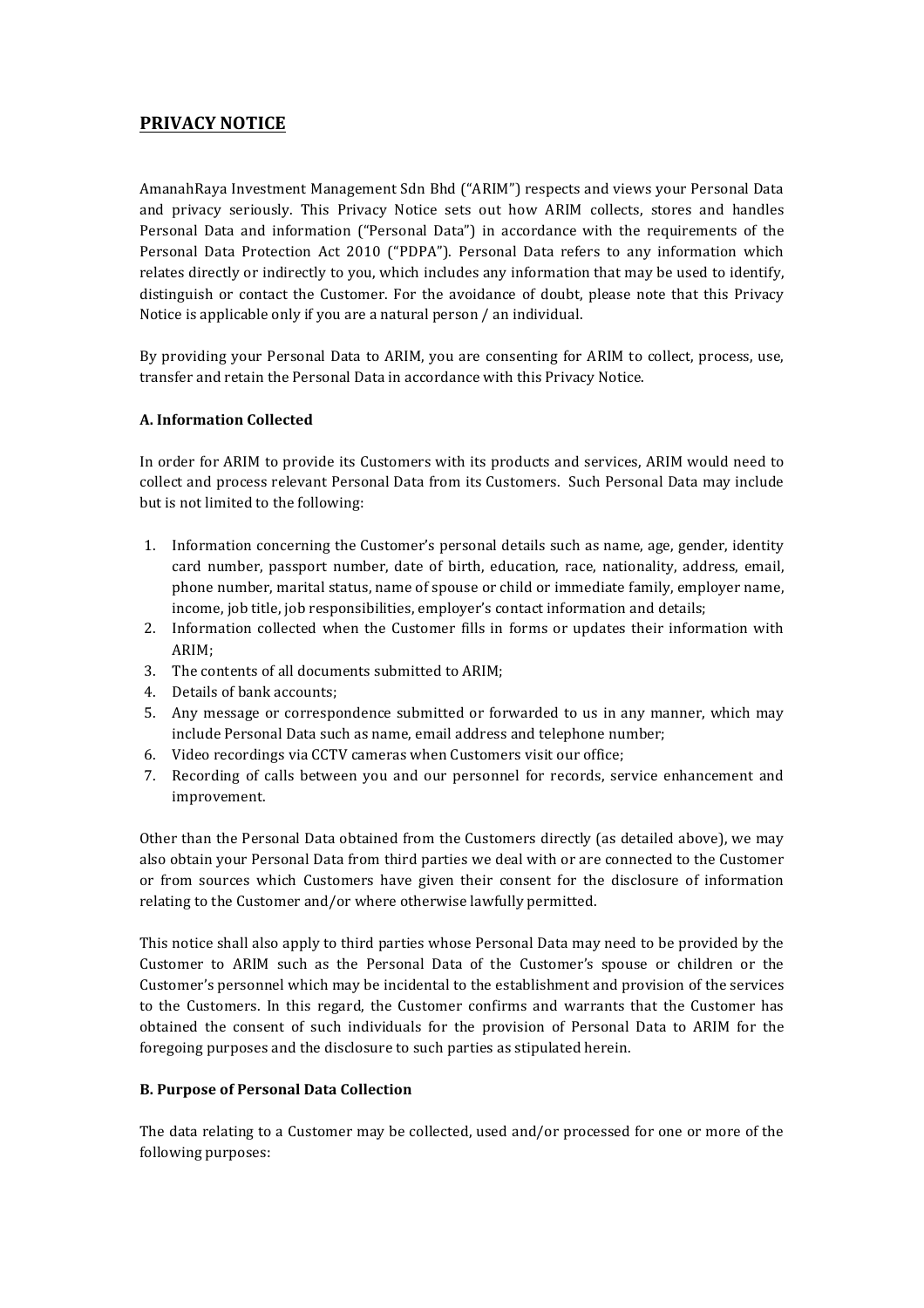- 1. The processing of Customer's applications for the services provided by ARIM;
- 2. To verify the identity of the Customer;
- 3. The daily operation of ARIM in managing the accounts of its Customers and providing the services as required by Customer;
- 4. Updating Customers' records;
- 5. To keep in contact with the Customers and provide the Customers with information requested by them;
- 6. Designing products and services for Customer's use;
- 7. Marketing of services or products;
- 8. Market research and statistical analysis and surveys with the aim of improving our products and services;
- 9. Meeting the requirements to make disclosure under the requirements of any law or any regulatory body or other authorities in which ARIM is expected to comply;
- 10. To manage staff training and quality assurance;
- 11. For any purpose required or permitted by any law, regulation, guidelines or relevant regulatory authorities;
- 12. For the purpose of enforcement of legal rights or obtaining legal advice;
- 13. For all ancillary purposes relating to the provision of services and purposes relating thereto.

#### **C. Disclosure of Personal Data**

As part of providing Customers with ARIM's products or services and the management or operation of the products or services, ARIM may be required or would need to disclose Personal Data to the following parties, subject at all times to applicable laws:

- 1. The holding company and related companies of ARIM within the AmanahRaya Group of companies;
- 2. Any agent, professional advisors, lawyers, auditors and third party service providers who provide services to ARIM in connection with the operation of its business;
- 3. Trustees, custodians and other relevant entities necessary and/or required for the performance, management and operation of the services and products;
- 4. Companies or organisations that assist ARIM in processing and/or fulfilling transactions and providing products and services;
- 5. Financial institutions;
- 6. Law enforcement and government agencies;
- 7. Other parties in respect of whom Customers have given their express of implied consent.

#### **D.** Right of Access to Personal Data

Customers can request for access to Personal Data held by ARIM, and request to correct the Personal Data where you are of the opinion that such Personal Data held by us is inaccurate, incomplete, misleading or not up to date by writing to the following address:

AmanahRaya Investment Management Sdn Bhd Level 7, Wisma AmanahRaya No. 2, Jalan Ampang 50508 Kuala Lumpur **Attention: Chief Operating Officer**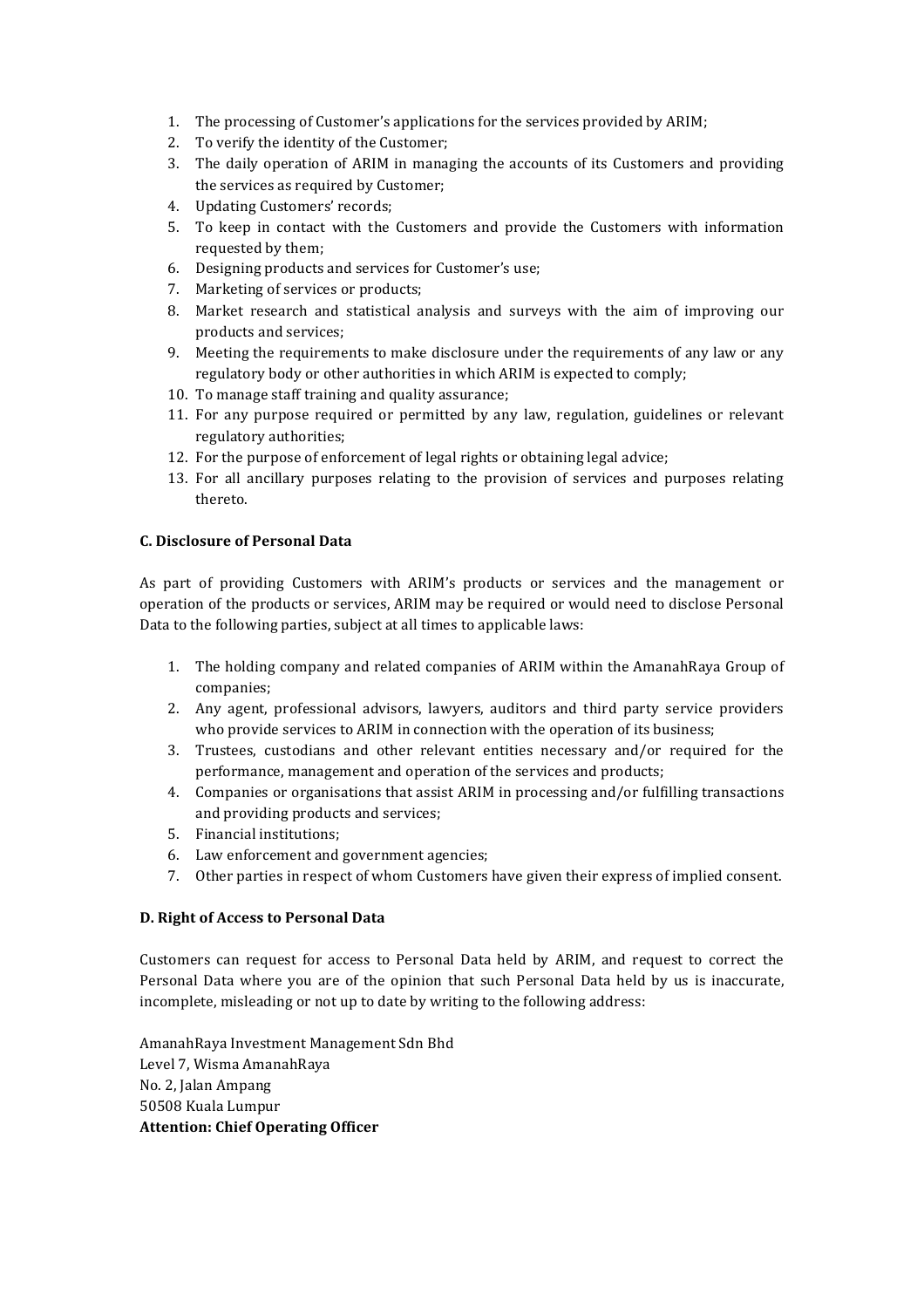Should Customers wish for ARIM to discontinue processing the Personal Data held by ARIM, Customers may write to the same address. However, should the Customer do so or sufficient Personal Data is not provided or the Customer declines to provide information requested by ARIM necessary for the provision of ARIM's services, ARIM may not be able to process the Customer's application or provide the Customer with its products or services.

ARIM reserves the right to charge a reasonable fee for the processing of any data access request as provided under the PDPA.

#### **E. Updates to our Privacy Notice**

Please note that this Privacy Notice may be amended from time to time and Customers should visit www.arim.com.my/privacynotice.php on a regular basis for updates and changes. The updated version of this Privacy Notice shall be applicable and supersede any and all previous versions.

# **NOTIS PRIVASI**

AmanahRaya Investment Management Sdn Bhd ("ARIM") menghormati dan memandang serius Data Peribadi dan privasi anda. Notis Privasi ini menjelaskan bagaimana ARIM mengumpul, menyimpan dan menguruskan Data Peribadi dan maklumat anda ("Data Peribadi") berdasarkan kepada keperluan di dalam Akta Perlindungan Data Peribadi 2010 ("PDPA"). Data Peribadi merujuk kepada sebarang maklumat yang berkaitan secara langsung atau tidak langsung kepada anda, termasuk maklumat yang boleh digunakan untuk mengenalpasti, membezakan atau menghubungi Pelanggan. Untuk mengelakkan keraguan, harap maklum bahawa Notis Privasi ini adalah terpakai hanya jika anda adalah orang sebenar / individu.

Dengan memberi Data Peribadi anda kepada ARIM, anda bersetuju akan Penyataan Privasi ini dan terhadap pengumpulan, pemprosesan, penggunaan, pemindahan, penyimpanan maklumat peribadi anda seperti yang diterangkan dalam Notis Privasi ini.

# **A. Maklumat Yang Dikumpul**

Bagi membolehkan ARIM memberikan perkhidmatan dan produknya kepada para Pelanggan, ARIM perlu mengumpul dan memproses Data Peribadi yang berkaitan daripada para Pelanggannya. Data Peribadi tersebut termasuk tetapi tidak terhad kepada yang berikut:

- 1. Maklumat berkaitan butiran peribadi Pelanggan seperti nama, umur, jantina, nombor kad pengenalan, nombor pasport, tarikh lahir, pendidikan, bangsa, alamat, emel, nombor telefon, status perkahwinan, nama suami/isteri atau anak atau keluarga terdekat, nama majikan, pendapatan, jawatan, tanggungjawab pekerjaan, maklumat hubungan dan butiran majikan;
- 2. Maklumat yang dikumpul ketika Pelanggan mengisi sebarang borang atau mengemaskini maklumat mereka dengan ARIM;
- 3. Kandungan semua dokumen yang diserahkan kepada ARIM;
- 4. Maklumat berkenaan akaun bank;
- 5. Sebarang mesej atau maklumbalas yang diserahkan atau dihantar kepada kami dalam apa bentuk sekalipun, yang mungkin termasuk Data Peribadi seperti nama, alamat email dan nombor telefon;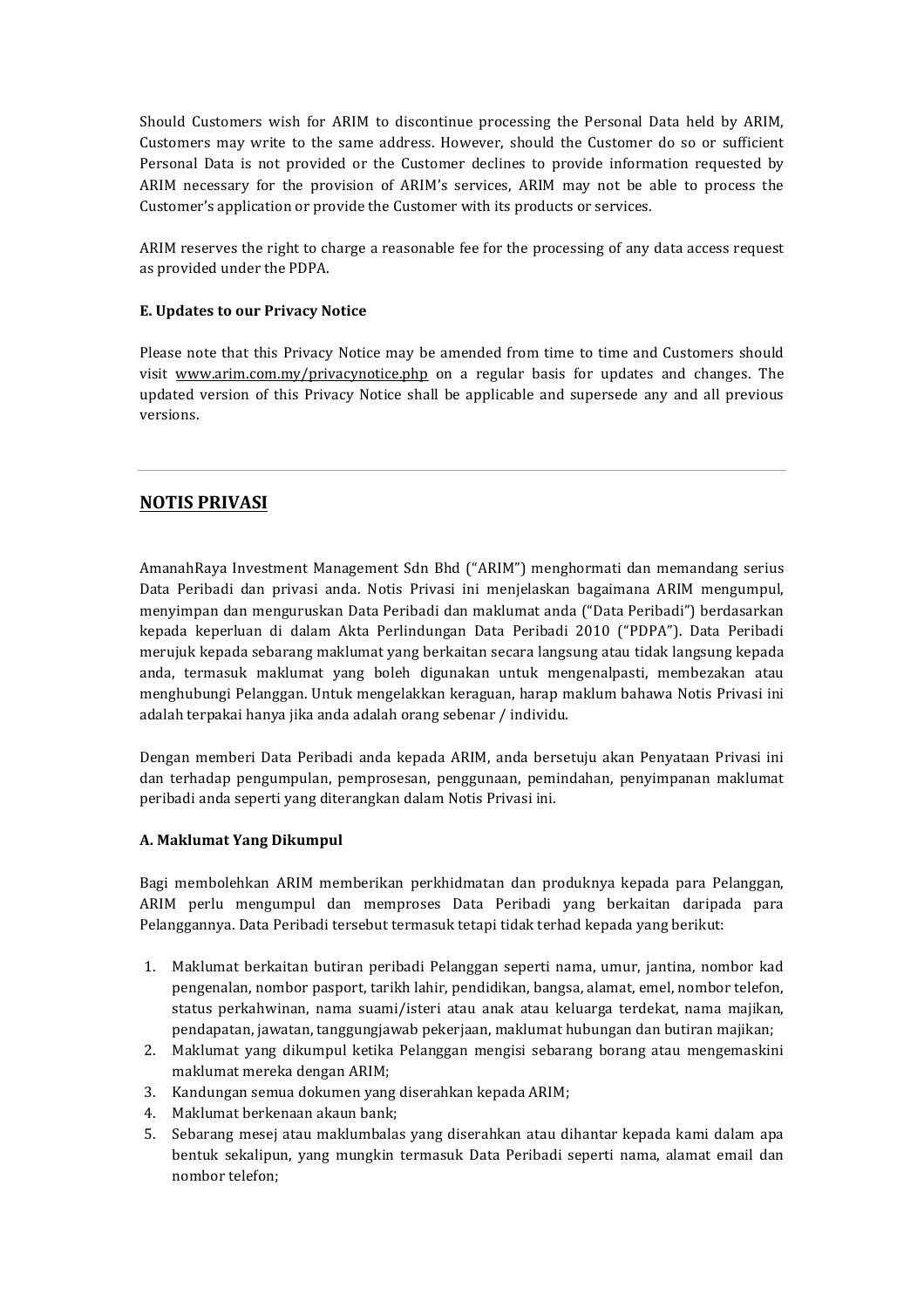- 6. Rakaman CCTV apabila Pelanggan melawat pejabat kami;
- 7. Rakaman perbualan telefon diantara Pelanggan dan pegawai kami, bagi tujuan rekod, peningkatan perkhidmatan dan penambahbaikan.

Selain daripada Data Peribadi yang diperolehi secara terus dari Pelanggan (seperti dinayatakan di atas), kami juga mungkin memperolehi Data Peribadi anda dari pihak ketiga yang berurusan dengan kami atau berkaitan dengan Pelanggan atau dari sumber-sumber yang mana Pelanggan telah memberikan keizinan berkenaan pendedahan maklumat berkaitan Pelanggan dan/atau dimana dibenarkan oleh undang-undang.

Notis ini juga terpakai kepada pihak-pihak ketiga yang mana Data Peribadi mereka mungkin perlu diberikan oleh Pelanggan kepada ARIM seperti Data Peribadi suami/isteri atau anak Pelanggan atau kakitangan Pelanggan yang mugkin berkaitan dengan urusan mewujudkan atau memberikan perkhidmatan kepada Pelanggan. Bagi tujuan ini, Pelanggan mengesahkan dan memberi jaminan bahawa Pelanggan telah memperolehi kebenaran individu-individu yang berkaitan bagi memberikan Data Peribadi mereka kepada ARIM untuk tujuan tersebut dan pendedahan kepada pihak-pihak ketiga seperti yang dinyatakan di dalam Notis ini.

#### **B. Tujuan Pengumpulan Data Peribadi**

Maklumat berkaitan Pelanggan mungkin dikumpul, digunakan dan/atau diproses bagi salah satu atau lebih daripada tujuan-tujuan berikut:

- 1. Pemprosesan permohonan Pelanggan untuk perkhidmatan yang disediakan oleh ARIM;
- 2. Untuk mengesahkan identiti Pelanggan;
- 3. Operasi harian ARIM dalam menguruskan akaun Pelanggan dan memberikan perkhidmatan seperti yang diperlukan oleh Pelanggan;
- 4. Mengemaskini rekod Pelanggan;
- 5. Untuk berhubung dengan Pelanggan dan untuk memberikan Pelanggan maklumat yang diminta oleh mereka;
- 6. Merekabentuk produk dan perkhidmatan untuk para Pelanggan;
- 7. Pemasaran perkhidmatan dan produk;
- 8. Membuat kajian pasaran dan analisa statistik dan tinjauan bagi tujuan penambahbaikan produk dan perkhidmatan kami;
- 9. Bagi memenuhi keperluan untuk membuat pendedahan di bawah tuntutan mana-mana undang-undang atau mana-mana badan kawal selia atau pihak berkuasa yang lain yang mana perlu untuk dipatuhi oleh ARIM;
- 10. Untuk menguruskan latihan pekerja dan peningkatan kualiti;
- 11. Untuk sebarang tujuan yang diperlukan atau dibenarkan dibawah mana-mana undangundang, peraturan, garis panduan atau pihak pihak pengawal selia berkuasa yang berkenaan;
- 12. Untuk penguatkuasaan hak di bawah undang-undang atau mendapatkan nasihat undang-undang;
- 13. Bagi semua tujuan sampingan berkenaan penyediaan perkhidmatan dan yang berkaitan dengannya.

#### **C. Pendedahan Data Peribadi Anda**

Di dalam memberikan Pelanggan produk dan perkhidmatan yang disediakan oleh ARIM, ARIM mungkin perlu mendedahkan Data Peribadi Pelanggan kepada pihak-pihak berikut, tertakluk kepada undang-undang vang terpakai: